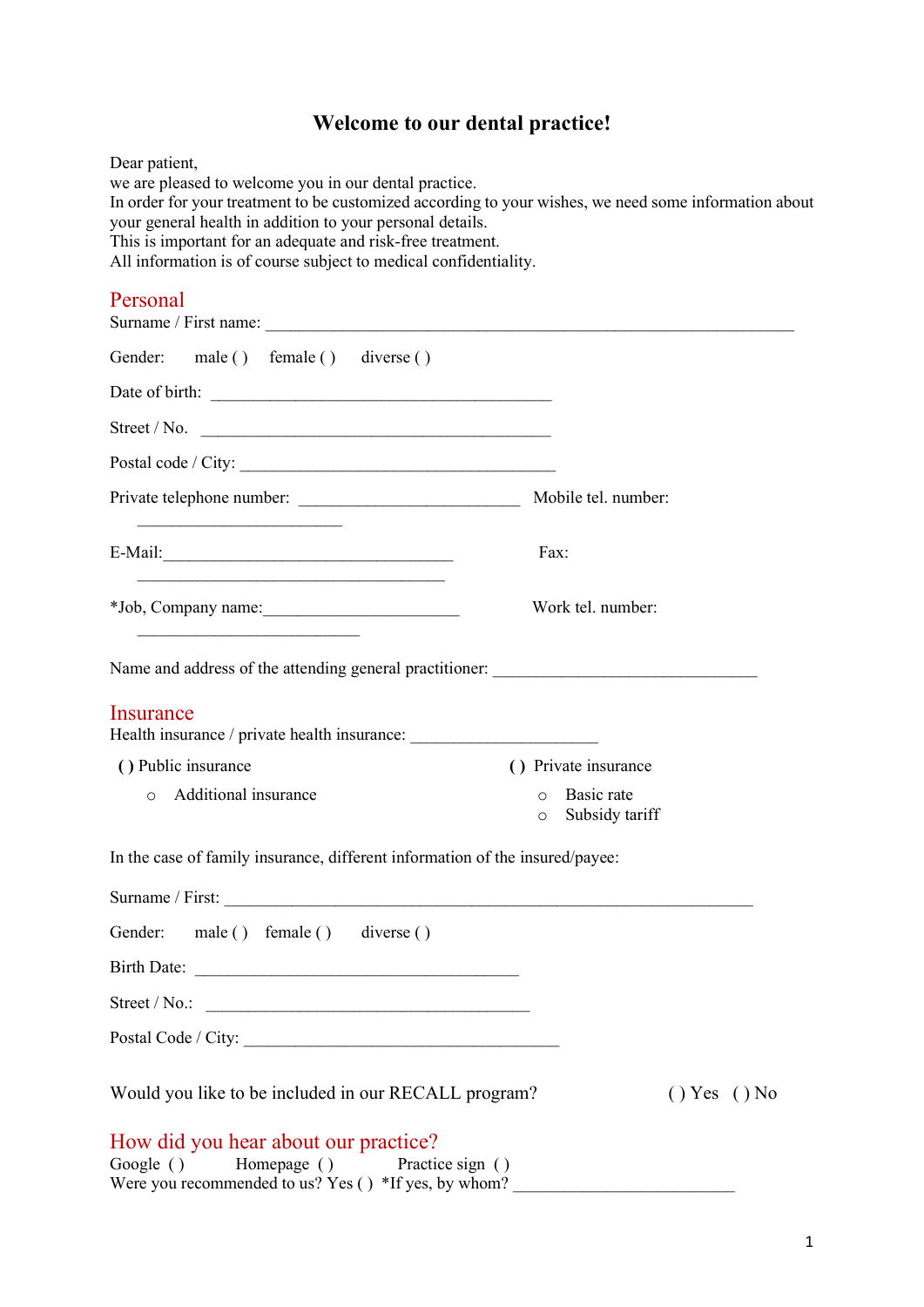| Increased blood pressure (Hypertension)<br>() Yes () No<br>Niedriger Blutdruck (Hypotension)<br>() Yes () No<br>Tachycardic arrhythmia<br>() Yes () No<br>Angina pectoris<br>() Yes () No<br>Heart valve disease<br>() Yes () No<br>Cardiac pacemaker<br>() Yes () No<br>() Yes () No<br><b>Stent</b><br>() Yes () No<br>Are you on endocarditis prophylaxis?<br><b>Infectious diseases</b><br>Medication:<br>Hepatitis A, B, C<br>() Yes () No<br>HIV positive<br>() Yes () No<br>Tuberculosis<br>() Yes () No<br>Covid-19<br>() Yes () No<br>Other infectious diseases?<br>() Yes () No<br><b>Allergies / Intolerances</b><br>Medication:<br>Local anesthetics<br>() Yes () No<br>Sulfitallergy<br>() Yes () No<br>Painkiller<br>() Yes () No<br>Antibiotics<br>() Yes () No<br>Other Allergies / Intolerances?<br>() Yes () No<br><b>Other diseases</b><br>Medication:<br>Blood coagulation disorders<br>() Yes () No<br>Asthma<br>() Yes () No<br>Lung disease<br>() Yes () No<br>Liver disease<br>() Yes () No<br>Thyroid disease<br>() Yes () No<br>$( )$ Hyper- $/ ( )$ Subfunction<br>Rheumatism<br>() Yes () No<br>Epilepsy<br>$()$ Yes $()$ No<br>Diabetes<br>() Yes () No<br>Gastrointestinal disease<br>() Yes () No<br>Renal dysfunction<br>() Yes () No<br>Fainting tendency<br>() Yes () No<br>Cataract<br>() Yes () No<br>Glaucoma<br>() Yes () No<br>Current/previous tumor disease?<br>() Yes () No<br>Which one?/ When?<br>Current or previous radiation/chemotherapy?<br>$()$ Yes $()$ No<br>Osteoporosis<br>() Yes () No<br>Do you take bisphosphonates?<br>() Yes () No<br>If so, please ask for our separate bisphosphonate<br>medical history form.<br>Other diseases?<br>$()$ Yes $()$ No | <b>Cardiovascular diseases</b> | Medication: |
|--------------------------------------------------------------------------------------------------------------------------------------------------------------------------------------------------------------------------------------------------------------------------------------------------------------------------------------------------------------------------------------------------------------------------------------------------------------------------------------------------------------------------------------------------------------------------------------------------------------------------------------------------------------------------------------------------------------------------------------------------------------------------------------------------------------------------------------------------------------------------------------------------------------------------------------------------------------------------------------------------------------------------------------------------------------------------------------------------------------------------------------------------------------------------------------------------------------------------------------------------------------------------------------------------------------------------------------------------------------------------------------------------------------------------------------------------------------------------------------------------------------------------------------------------------------------------------------------------------------------------------------------------------------------------------------------------------------------|--------------------------------|-------------|
|                                                                                                                                                                                                                                                                                                                                                                                                                                                                                                                                                                                                                                                                                                                                                                                                                                                                                                                                                                                                                                                                                                                                                                                                                                                                                                                                                                                                                                                                                                                                                                                                                                                                                                                    |                                |             |
|                                                                                                                                                                                                                                                                                                                                                                                                                                                                                                                                                                                                                                                                                                                                                                                                                                                                                                                                                                                                                                                                                                                                                                                                                                                                                                                                                                                                                                                                                                                                                                                                                                                                                                                    |                                |             |
|                                                                                                                                                                                                                                                                                                                                                                                                                                                                                                                                                                                                                                                                                                                                                                                                                                                                                                                                                                                                                                                                                                                                                                                                                                                                                                                                                                                                                                                                                                                                                                                                                                                                                                                    |                                |             |
|                                                                                                                                                                                                                                                                                                                                                                                                                                                                                                                                                                                                                                                                                                                                                                                                                                                                                                                                                                                                                                                                                                                                                                                                                                                                                                                                                                                                                                                                                                                                                                                                                                                                                                                    |                                |             |
|                                                                                                                                                                                                                                                                                                                                                                                                                                                                                                                                                                                                                                                                                                                                                                                                                                                                                                                                                                                                                                                                                                                                                                                                                                                                                                                                                                                                                                                                                                                                                                                                                                                                                                                    |                                |             |
|                                                                                                                                                                                                                                                                                                                                                                                                                                                                                                                                                                                                                                                                                                                                                                                                                                                                                                                                                                                                                                                                                                                                                                                                                                                                                                                                                                                                                                                                                                                                                                                                                                                                                                                    |                                |             |
|                                                                                                                                                                                                                                                                                                                                                                                                                                                                                                                                                                                                                                                                                                                                                                                                                                                                                                                                                                                                                                                                                                                                                                                                                                                                                                                                                                                                                                                                                                                                                                                                                                                                                                                    |                                |             |
|                                                                                                                                                                                                                                                                                                                                                                                                                                                                                                                                                                                                                                                                                                                                                                                                                                                                                                                                                                                                                                                                                                                                                                                                                                                                                                                                                                                                                                                                                                                                                                                                                                                                                                                    |                                |             |
|                                                                                                                                                                                                                                                                                                                                                                                                                                                                                                                                                                                                                                                                                                                                                                                                                                                                                                                                                                                                                                                                                                                                                                                                                                                                                                                                                                                                                                                                                                                                                                                                                                                                                                                    |                                |             |
|                                                                                                                                                                                                                                                                                                                                                                                                                                                                                                                                                                                                                                                                                                                                                                                                                                                                                                                                                                                                                                                                                                                                                                                                                                                                                                                                                                                                                                                                                                                                                                                                                                                                                                                    |                                |             |
|                                                                                                                                                                                                                                                                                                                                                                                                                                                                                                                                                                                                                                                                                                                                                                                                                                                                                                                                                                                                                                                                                                                                                                                                                                                                                                                                                                                                                                                                                                                                                                                                                                                                                                                    |                                |             |
|                                                                                                                                                                                                                                                                                                                                                                                                                                                                                                                                                                                                                                                                                                                                                                                                                                                                                                                                                                                                                                                                                                                                                                                                                                                                                                                                                                                                                                                                                                                                                                                                                                                                                                                    |                                |             |
|                                                                                                                                                                                                                                                                                                                                                                                                                                                                                                                                                                                                                                                                                                                                                                                                                                                                                                                                                                                                                                                                                                                                                                                                                                                                                                                                                                                                                                                                                                                                                                                                                                                                                                                    |                                |             |
|                                                                                                                                                                                                                                                                                                                                                                                                                                                                                                                                                                                                                                                                                                                                                                                                                                                                                                                                                                                                                                                                                                                                                                                                                                                                                                                                                                                                                                                                                                                                                                                                                                                                                                                    |                                |             |
|                                                                                                                                                                                                                                                                                                                                                                                                                                                                                                                                                                                                                                                                                                                                                                                                                                                                                                                                                                                                                                                                                                                                                                                                                                                                                                                                                                                                                                                                                                                                                                                                                                                                                                                    |                                |             |
|                                                                                                                                                                                                                                                                                                                                                                                                                                                                                                                                                                                                                                                                                                                                                                                                                                                                                                                                                                                                                                                                                                                                                                                                                                                                                                                                                                                                                                                                                                                                                                                                                                                                                                                    |                                |             |
|                                                                                                                                                                                                                                                                                                                                                                                                                                                                                                                                                                                                                                                                                                                                                                                                                                                                                                                                                                                                                                                                                                                                                                                                                                                                                                                                                                                                                                                                                                                                                                                                                                                                                                                    |                                |             |
|                                                                                                                                                                                                                                                                                                                                                                                                                                                                                                                                                                                                                                                                                                                                                                                                                                                                                                                                                                                                                                                                                                                                                                                                                                                                                                                                                                                                                                                                                                                                                                                                                                                                                                                    |                                |             |
|                                                                                                                                                                                                                                                                                                                                                                                                                                                                                                                                                                                                                                                                                                                                                                                                                                                                                                                                                                                                                                                                                                                                                                                                                                                                                                                                                                                                                                                                                                                                                                                                                                                                                                                    |                                |             |
|                                                                                                                                                                                                                                                                                                                                                                                                                                                                                                                                                                                                                                                                                                                                                                                                                                                                                                                                                                                                                                                                                                                                                                                                                                                                                                                                                                                                                                                                                                                                                                                                                                                                                                                    |                                |             |
|                                                                                                                                                                                                                                                                                                                                                                                                                                                                                                                                                                                                                                                                                                                                                                                                                                                                                                                                                                                                                                                                                                                                                                                                                                                                                                                                                                                                                                                                                                                                                                                                                                                                                                                    |                                |             |
|                                                                                                                                                                                                                                                                                                                                                                                                                                                                                                                                                                                                                                                                                                                                                                                                                                                                                                                                                                                                                                                                                                                                                                                                                                                                                                                                                                                                                                                                                                                                                                                                                                                                                                                    |                                |             |
|                                                                                                                                                                                                                                                                                                                                                                                                                                                                                                                                                                                                                                                                                                                                                                                                                                                                                                                                                                                                                                                                                                                                                                                                                                                                                                                                                                                                                                                                                                                                                                                                                                                                                                                    |                                |             |
|                                                                                                                                                                                                                                                                                                                                                                                                                                                                                                                                                                                                                                                                                                                                                                                                                                                                                                                                                                                                                                                                                                                                                                                                                                                                                                                                                                                                                                                                                                                                                                                                                                                                                                                    |                                |             |
|                                                                                                                                                                                                                                                                                                                                                                                                                                                                                                                                                                                                                                                                                                                                                                                                                                                                                                                                                                                                                                                                                                                                                                                                                                                                                                                                                                                                                                                                                                                                                                                                                                                                                                                    |                                |             |
|                                                                                                                                                                                                                                                                                                                                                                                                                                                                                                                                                                                                                                                                                                                                                                                                                                                                                                                                                                                                                                                                                                                                                                                                                                                                                                                                                                                                                                                                                                                                                                                                                                                                                                                    |                                |             |
|                                                                                                                                                                                                                                                                                                                                                                                                                                                                                                                                                                                                                                                                                                                                                                                                                                                                                                                                                                                                                                                                                                                                                                                                                                                                                                                                                                                                                                                                                                                                                                                                                                                                                                                    |                                |             |
|                                                                                                                                                                                                                                                                                                                                                                                                                                                                                                                                                                                                                                                                                                                                                                                                                                                                                                                                                                                                                                                                                                                                                                                                                                                                                                                                                                                                                                                                                                                                                                                                                                                                                                                    |                                |             |
|                                                                                                                                                                                                                                                                                                                                                                                                                                                                                                                                                                                                                                                                                                                                                                                                                                                                                                                                                                                                                                                                                                                                                                                                                                                                                                                                                                                                                                                                                                                                                                                                                                                                                                                    |                                |             |
|                                                                                                                                                                                                                                                                                                                                                                                                                                                                                                                                                                                                                                                                                                                                                                                                                                                                                                                                                                                                                                                                                                                                                                                                                                                                                                                                                                                                                                                                                                                                                                                                                                                                                                                    |                                |             |
|                                                                                                                                                                                                                                                                                                                                                                                                                                                                                                                                                                                                                                                                                                                                                                                                                                                                                                                                                                                                                                                                                                                                                                                                                                                                                                                                                                                                                                                                                                                                                                                                                                                                                                                    |                                |             |
|                                                                                                                                                                                                                                                                                                                                                                                                                                                                                                                                                                                                                                                                                                                                                                                                                                                                                                                                                                                                                                                                                                                                                                                                                                                                                                                                                                                                                                                                                                                                                                                                                                                                                                                    |                                |             |
|                                                                                                                                                                                                                                                                                                                                                                                                                                                                                                                                                                                                                                                                                                                                                                                                                                                                                                                                                                                                                                                                                                                                                                                                                                                                                                                                                                                                                                                                                                                                                                                                                                                                                                                    |                                |             |
|                                                                                                                                                                                                                                                                                                                                                                                                                                                                                                                                                                                                                                                                                                                                                                                                                                                                                                                                                                                                                                                                                                                                                                                                                                                                                                                                                                                                                                                                                                                                                                                                                                                                                                                    |                                |             |
|                                                                                                                                                                                                                                                                                                                                                                                                                                                                                                                                                                                                                                                                                                                                                                                                                                                                                                                                                                                                                                                                                                                                                                                                                                                                                                                                                                                                                                                                                                                                                                                                                                                                                                                    |                                |             |
|                                                                                                                                                                                                                                                                                                                                                                                                                                                                                                                                                                                                                                                                                                                                                                                                                                                                                                                                                                                                                                                                                                                                                                                                                                                                                                                                                                                                                                                                                                                                                                                                                                                                                                                    |                                |             |
|                                                                                                                                                                                                                                                                                                                                                                                                                                                                                                                                                                                                                                                                                                                                                                                                                                                                                                                                                                                                                                                                                                                                                                                                                                                                                                                                                                                                                                                                                                                                                                                                                                                                                                                    |                                |             |
|                                                                                                                                                                                                                                                                                                                                                                                                                                                                                                                                                                                                                                                                                                                                                                                                                                                                                                                                                                                                                                                                                                                                                                                                                                                                                                                                                                                                                                                                                                                                                                                                                                                                                                                    |                                |             |
|                                                                                                                                                                                                                                                                                                                                                                                                                                                                                                                                                                                                                                                                                                                                                                                                                                                                                                                                                                                                                                                                                                                                                                                                                                                                                                                                                                                                                                                                                                                                                                                                                                                                                                                    |                                |             |
|                                                                                                                                                                                                                                                                                                                                                                                                                                                                                                                                                                                                                                                                                                                                                                                                                                                                                                                                                                                                                                                                                                                                                                                                                                                                                                                                                                                                                                                                                                                                                                                                                                                                                                                    |                                |             |
|                                                                                                                                                                                                                                                                                                                                                                                                                                                                                                                                                                                                                                                                                                                                                                                                                                                                                                                                                                                                                                                                                                                                                                                                                                                                                                                                                                                                                                                                                                                                                                                                                                                                                                                    |                                |             |
|                                                                                                                                                                                                                                                                                                                                                                                                                                                                                                                                                                                                                                                                                                                                                                                                                                                                                                                                                                                                                                                                                                                                                                                                                                                                                                                                                                                                                                                                                                                                                                                                                                                                                                                    |                                |             |
|                                                                                                                                                                                                                                                                                                                                                                                                                                                                                                                                                                                                                                                                                                                                                                                                                                                                                                                                                                                                                                                                                                                                                                                                                                                                                                                                                                                                                                                                                                                                                                                                                                                                                                                    |                                |             |
|                                                                                                                                                                                                                                                                                                                                                                                                                                                                                                                                                                                                                                                                                                                                                                                                                                                                                                                                                                                                                                                                                                                                                                                                                                                                                                                                                                                                                                                                                                                                                                                                                                                                                                                    |                                |             |
|                                                                                                                                                                                                                                                                                                                                                                                                                                                                                                                                                                                                                                                                                                                                                                                                                                                                                                                                                                                                                                                                                                                                                                                                                                                                                                                                                                                                                                                                                                                                                                                                                                                                                                                    |                                |             |